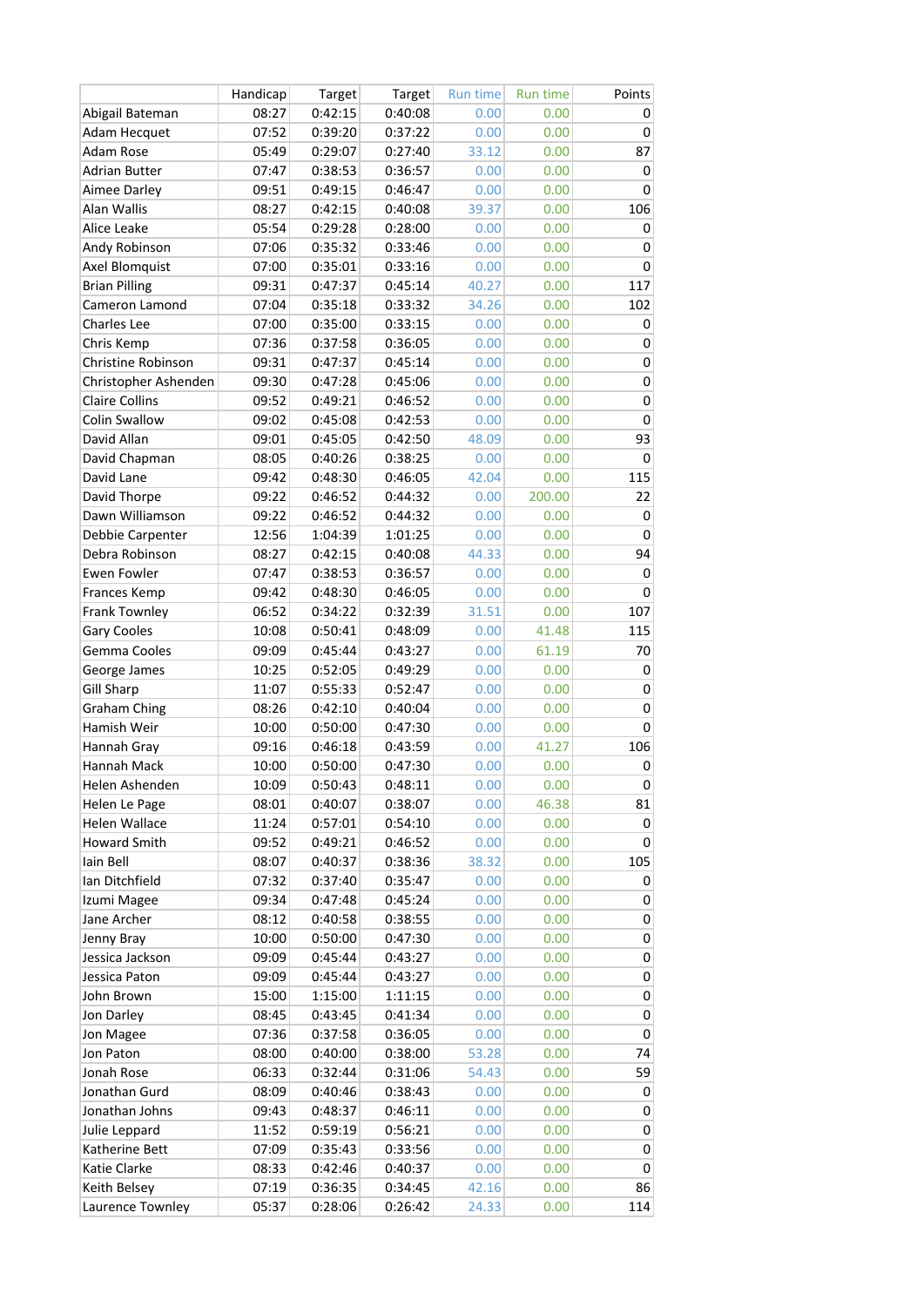| Leanora Adds            | 08:39 | 0:43:13 | 0:41:03 | 0.00   | 0.00  | 0         |
|-------------------------|-------|---------|---------|--------|-------|-----------|
| Linda Cairns            | 11:07 | 0:55:33 | 0:52:47 | 0.00   | 50.33 | 104       |
| Louie Malatesta         | 08:49 | 0:44:07 | 0:41:55 | 49.25  | 0.00  | 89        |
| Louise Weir             | 10:52 | 0:54:21 | 0:51:38 | 0.00   | 0.00  | 0         |
| Lucy Paton              | 08:49 | 0:44:07 | 0:41:55 | 39.57  | 0.00  | 110       |
| Malcolm Scott           | 10:00 | 0:50:00 | 0:47:30 | 0.00   | 0.00  | 0         |
| Marcus Bateman          | 09:22 | 0:46:52 | 0:44:32 | 37.52  | 0.00  | 123       |
| Mark Howell             | 08:45 | 0:43:45 | 0:41:34 | 48.28  | 0.00  | 90        |
| Martha Paton            | 06:42 | 0:33:32 | 0:31:52 | 32.19  | 0.00  | 103       |
| Martin Jackson          | 09:22 | 0:46:52 | 0:44:32 | 0.00   | 0.00  | 0         |
| Martin Kensett          | 08:01 | 0:40:07 | 0:38:07 | 0.00   | 0.00  | 0         |
| <b>Matthew Grant</b>    | 06:49 | 0:34:05 | 0:32:23 | 32.04  | 0.00  | 106       |
| Matthew Jones           | 08:20 | 0:41:40 | 0:39:35 | 0.00   | 0.00  | 0         |
| Megan Bett              | 07:45 | 0:38:44 | 0:36:48 | 0.00   | 0.00  | 0         |
| Mel Slade               | 06:37 | 0:33:06 | 0:31:27 | 0.00   | 0.00  | 0         |
| Michael Thorpe          | 08:45 | 0:43:45 | 0:41:34 | 0.00   | 0.00  | 0         |
| Mike Bray               | 10:00 | 0:50:00 | 0:47:30 | 0.00   | 0.00  | 0         |
| Murray Weir             | 08:32 | 0:42:41 | 0:40:33 | 41.48  | 0.00  | 102       |
| Nick Hale               | 06:37 | 0:33:06 | 0:31:27 | 0.00   | 0.00  | 0         |
| <b>Nick Marett</b>      | 06:23 | 0:31:55 | 0:30:19 | 0.00   | 0.00  | 0         |
| <b>Nigel Parish</b>     | 10:16 | 0:51:22 | 0:48:48 | 0.00   | 0.00  | 0         |
| Ollie Smith             | 07:19 | 0:36:35 | 0:34:45 | 40.44  | 0.00  | 89        |
| Paul Bloch              | 10:00 | 0:50:00 | 0:47:30 | 0.00   | 0.00  | $\pmb{0}$ |
| Paul Emmerson           | 10:43 | 0:53:34 | 0:50:54 | 0.00   | 0.00  | 0         |
| Paul Fox                | 07:09 | 0:35:43 | 0:33:56 | 0.00   | 0.00  | 0         |
| Paul Martin             | 07:19 | 0:36:35 | 0:34:45 | 33.18  | 0.00  | 109       |
| Pete Jones              | 06:48 | 0:34:02 | 0:32:20 | 28.02  | 0.00  | 121       |
| Peter Daplyn            | 05:47 | 0:28:57 | 0:27:30 | 0.00   | 0.00  | 0         |
| Peter Smith             | 09:44 | 0:48:42 | 0:46:16 | 0.00   | 53.10 | 87        |
| Philip Gristwood        | 08:44 | 0:43:39 | 0:41:28 | 0.00   | 0.00  | 0         |
| <b>Richard Barrett</b>  | 05:26 | 0:27:09 | 0:25:48 | 0.00   | 0.00  | 0         |
| <b>Richard Eldridge</b> | 10:00 | 0:50:00 | 0:47:30 | 0.00   | 0.00  | 0         |
| Robert Leppard          | 11:22 | 0:56:49 | 0:53:59 | 0.00   | 0.00  | 0         |
| <b>Robert Thorpe</b>    | 08:37 | 0:43:06 | 0:40:57 | 0.00   | 0.00  | 0         |
| Ross Maclagan           | 06:44 | 0:33:42 | 0:32:01 | 0.00   | 0.00  | 0         |
| <b>Ruth Holmes</b>      | 05:54 | 0:29:28 | 0:28:00 | 0.00   | 0.00  | 0         |
| Sam Anderson            | 06:30 | 0:32:30 | 0:30:53 | 37.53  | 0.00  | 85        |
| Sandra Board            | 10:25 | 0:52:05 | 0:49:29 | 0.00   | 0.00  | 0         |
| Sara Jones              | 09:52 | 0:49:21 | 0:46:52 | 0.00   | 0.00  | 0         |
| Sarah Darley            | 11:32 | 0:57:42 | 0:54:48 | 0.00   | 0.00  | 0         |
| Sarah Francis           | 08:13 | 0:41:06 | 0:39:02 | 200.00 | 0.00  | 20        |
| Sarah Thomas            | 11:12 | 0:55:58 | 0:53:10 | 0.00   | 46.21 | 114       |
| Simon Dunkley           | 08:45 | 0:43:45 | 0:41:34 | 35.42  | 0.00  | 122       |
| Stephen Gurd            | 08:26 | 0:42:10 | 0:40:04 | 61.42  | 0.00  | 68        |
| <b>Stephen Peacock</b>  | 09:05 | 0:45:27 | 0:43:11 | 0.00   | 39.45 | 108       |
| Stephen Weir            | 09:37 | 0:48:05 | 0:45:40 | 0.00   | 41.28 | 110       |
| <b>Steve Bailey</b>     | 07:26 | 0:37:10 | 0:35:18 | 32.35  | 0.00  | 114       |
| <b>Steve McKinley</b>   | 06:58 | 0:34:49 | 0:33:04 | 31.46  | 0.00  | 109       |
| Sue Bett                | 06:43 | 0:33:34 | 0:31:53 | 33.58  | 0.00  | 98        |
| Sue Cooles              | 10:56 | 0:54:41 | 0:51:57 | 0.00   | 47.06 | 110       |
| <b>Terina Notz</b>      | 11:54 | 0:59:31 | 0:56:33 | 0.00   | 82.11 | 68        |
| Thomas Howell           | 05:45 | 0:28:46 | 0:27:20 | 27.38  | 0.00  | 104       |
| <b>Tim Beale</b>        | 05:30 | 0:27:30 | 0:26:07 | 0.00   | 0.00  | 0         |
| Tim Cooper              | 10:00 | 0:50:00 | 0:47:30 | 0.00   | 0.00  | 0         |
| <b>Toby Mack</b>        | 09:37 | 0:48:05 | 0:45:40 | 0.00   | 0.00  | 0         |
| Tom Frost               | 06:42 | 0:33:32 | 0:31:52 | 0.00   | 0.00  | 0         |
| <b>Tony Painter</b>     | 12:06 | 1:00:29 | 0:57:28 | 0.00   | 0.00  | 0         |
| <b>Trish Wallis</b>     | 13:09 | 1:05:47 | 1:02:30 | 0.00   | 0.00  | 0         |
| Vanessa Thorpe          | 10:43 | 0:53:34 | 0:50:54 | 0.00   | 0.00  | 0         |